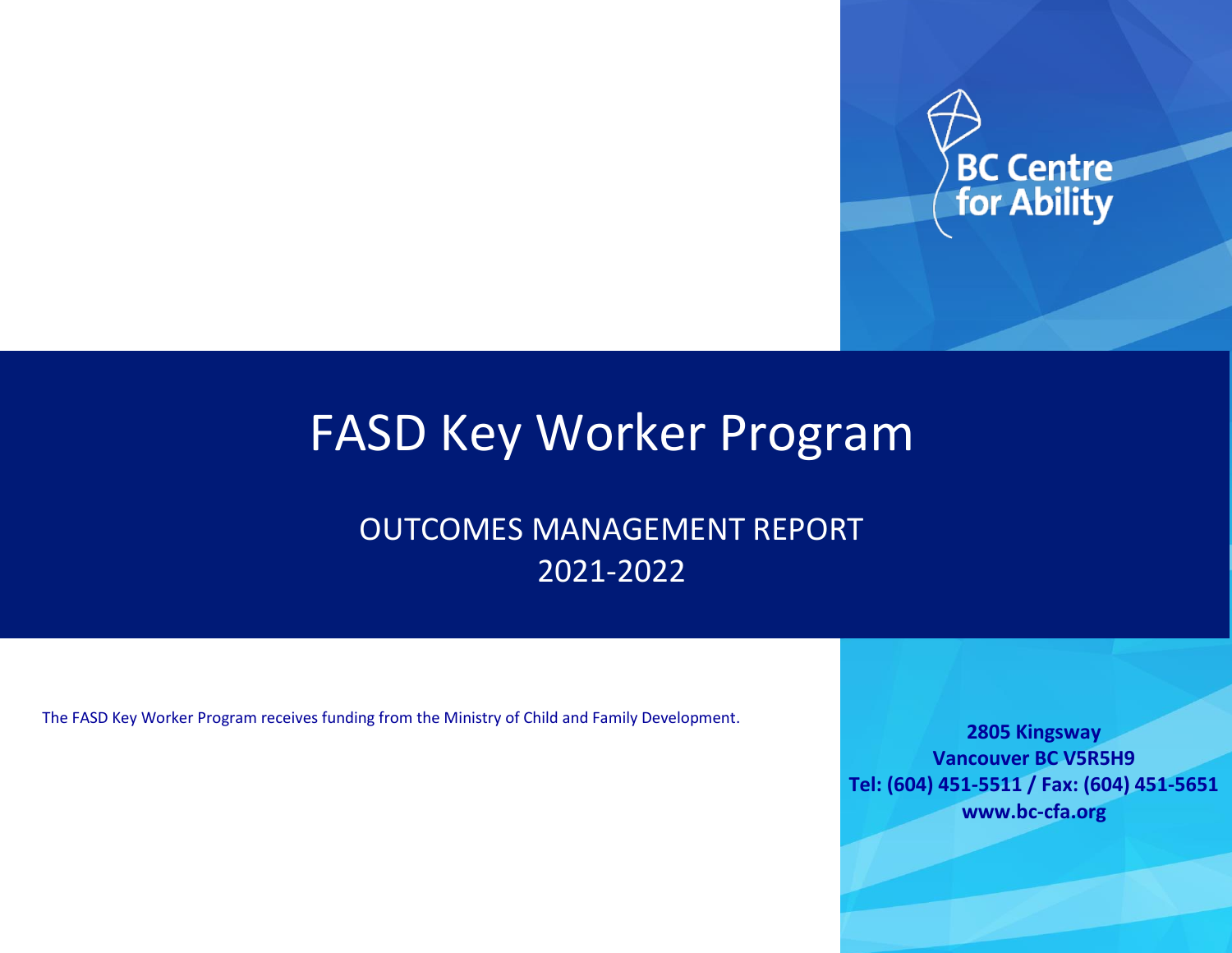# **TABLE OF CONTENTS**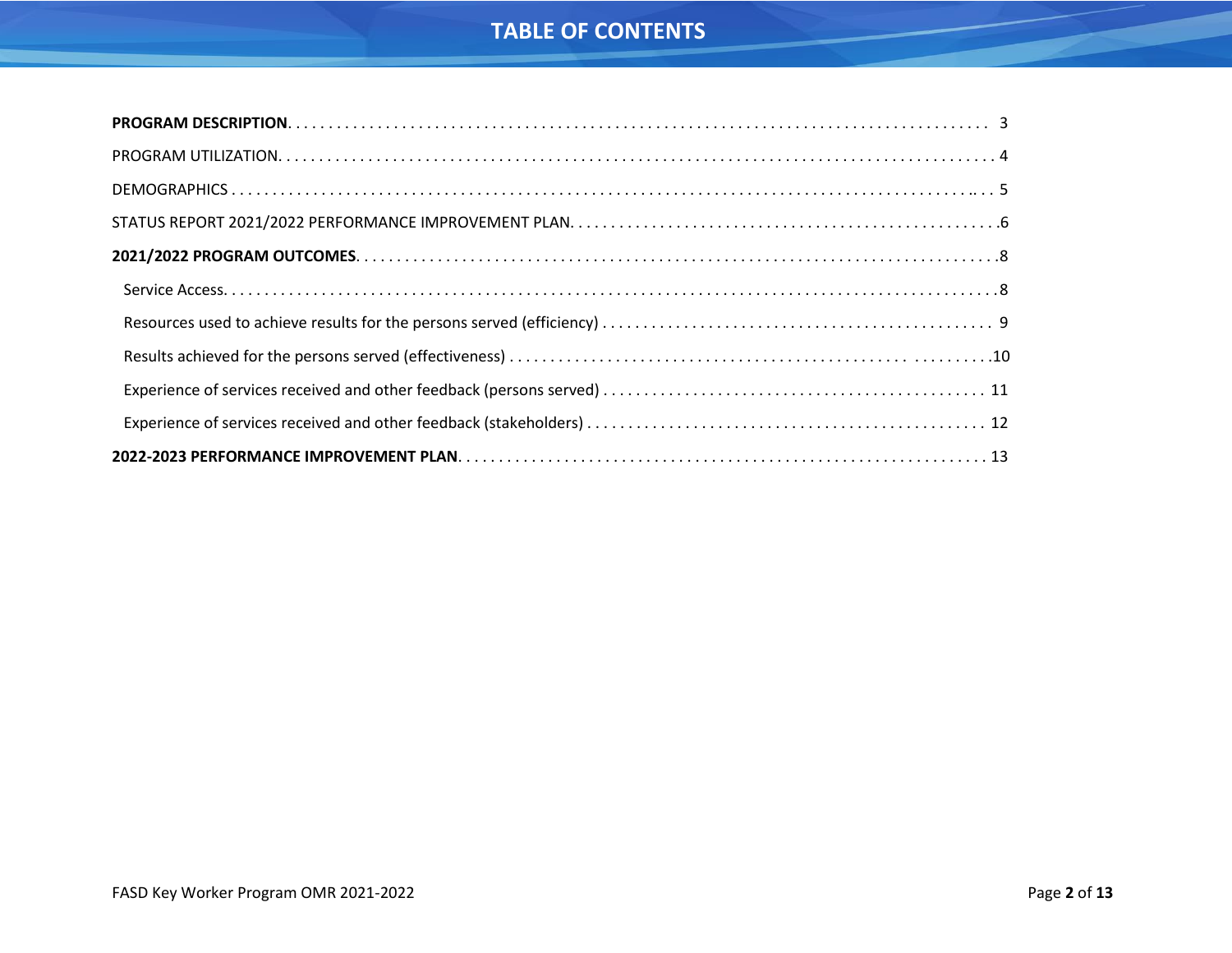## **PROGRAM DESCRIPTION**

#### <span id="page-2-0"></span>**Program Overview:**

The FASD Key Worker program supports children living in Burnaby aged 0-19 (and their families/caregivers) who have a confirmed or probable diagnosis of Neonatal Abstinence Syndrome/Fetal Alcohol Spectrum Disorder (NAS/FASD) or other Complex Developmental and Behavioural Conditions (CDBC) that greatly affects their day-to-day life.

#### Services include:

- Parent/Caregiver training, education, and networking opportunities
- Strategy and skill building groups for children/youth
- Telephone consultation with Key Worker as required
- Education/Training workshops for school personnel and community partners
- Information and referral to other services and resources
- Program newsletter featuring relevant resources and materials

#### **2021-2022 Program Highlights:**

- For 2 consecutive years:
	- $\circ$  100% of Key Worker families responding to the annual family survey report making progress towards their goals.
	- o 100% of Key Worker families responding to the annual family survey report that services from the BCCFA have made a positive difference in their lives.
- 40% parent participation in the annual family survey
- Families had opportunities to participate in mindfulness, parent networking, Dalai Lama group, and children's groups
- Completed Sarah Ward Executive Functioning Training
- Presented to NVIT Class about supporting families with FASD
- Implemented Salesforce as primary record management system in October 2021
- Participated in BCCFA-wide early implementation of The 6 Fs of Childhood Development Framework
- Passed CARF Accreditation with no recommendations, achieved by only 3% of CARF accredited organizations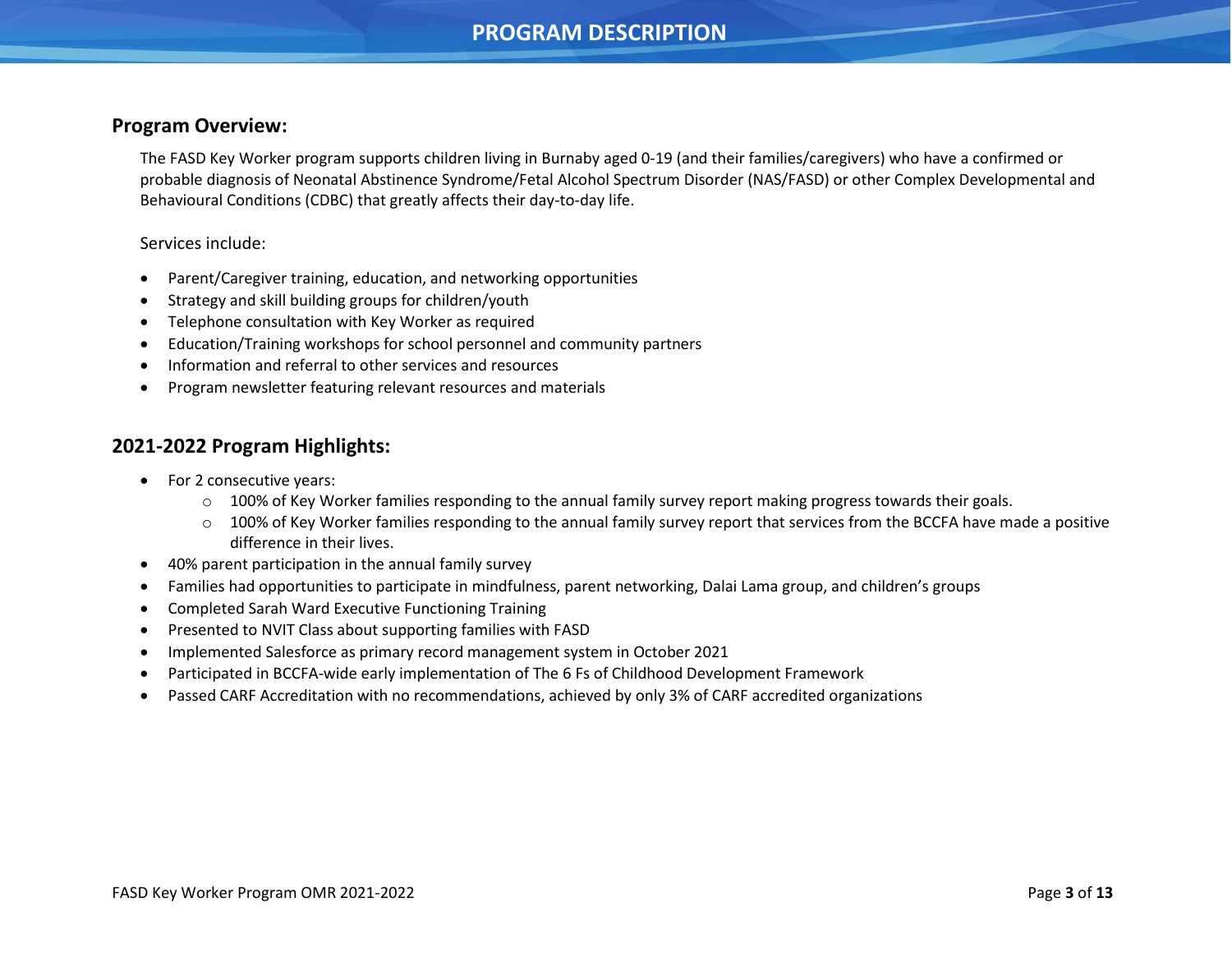<span id="page-3-0"></span>

| <b>PROGRAM REFERRALS</b>          | 2021-22 | 2020-21 | 2019-20 |
|-----------------------------------|---------|---------|---------|
| Active clients                    | 31      | 29      | 32      |
| New intakes                       | 6       | 6       |         |
| Number discharged from<br>Program | 2       | 2       |         |

| <b>Direct Service Delivered:</b>                                | 2021-22 | 2020-21 | 2019-20 |
|-----------------------------------------------------------------|---------|---------|---------|
| Total hours of family/client<br>intervention (excluding groups) | 579.25  | 817.51  | 666.84  |
| <b>Groups:</b>                                                  | 2021-22 | 2020-21 | 2019-20 |
| Total # sessions of<br>groups/workshops                         | 40      | 41      | 36      |
| # Hours                                                         | 84.75   | 230.16  | 305.92  |

Figure 1: Program Utilization **Figure 2: Direct Service Hours and Group Totals** 



# **Analysis of Program Utilization:**

• Direct service hours are lower in 2021/2022 due to staff leave.

**Figure 3: Referral Source**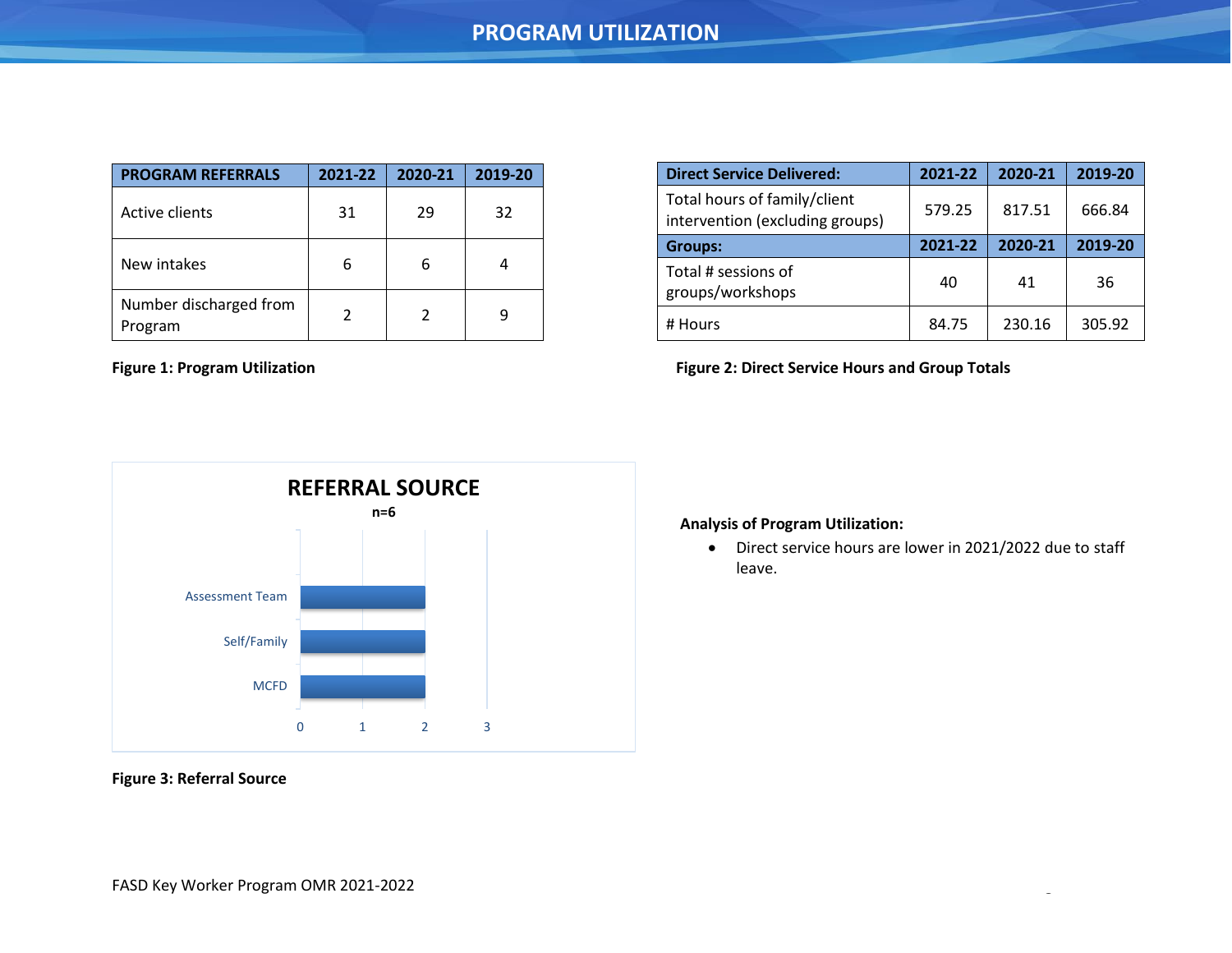## **DEMOGRAPHICS**

<span id="page-4-0"></span>





#### **Analysis of Demographic Information:**

- In 2021/2022, 74% of clients were between the ages of 10- 15. This is a 25% increase in the past 2 years. See Program Improvement Plan 2022/2023
- Diagnosis distribution remains consistent with previous years
- Gender distribution remains consistent with previous years, with 55% of clients self-identifying as female and 45% of clients self-identifying as male. In 2021/2022 there were no clients of the Key Worker program self-identifying as trans, non-binary, or other.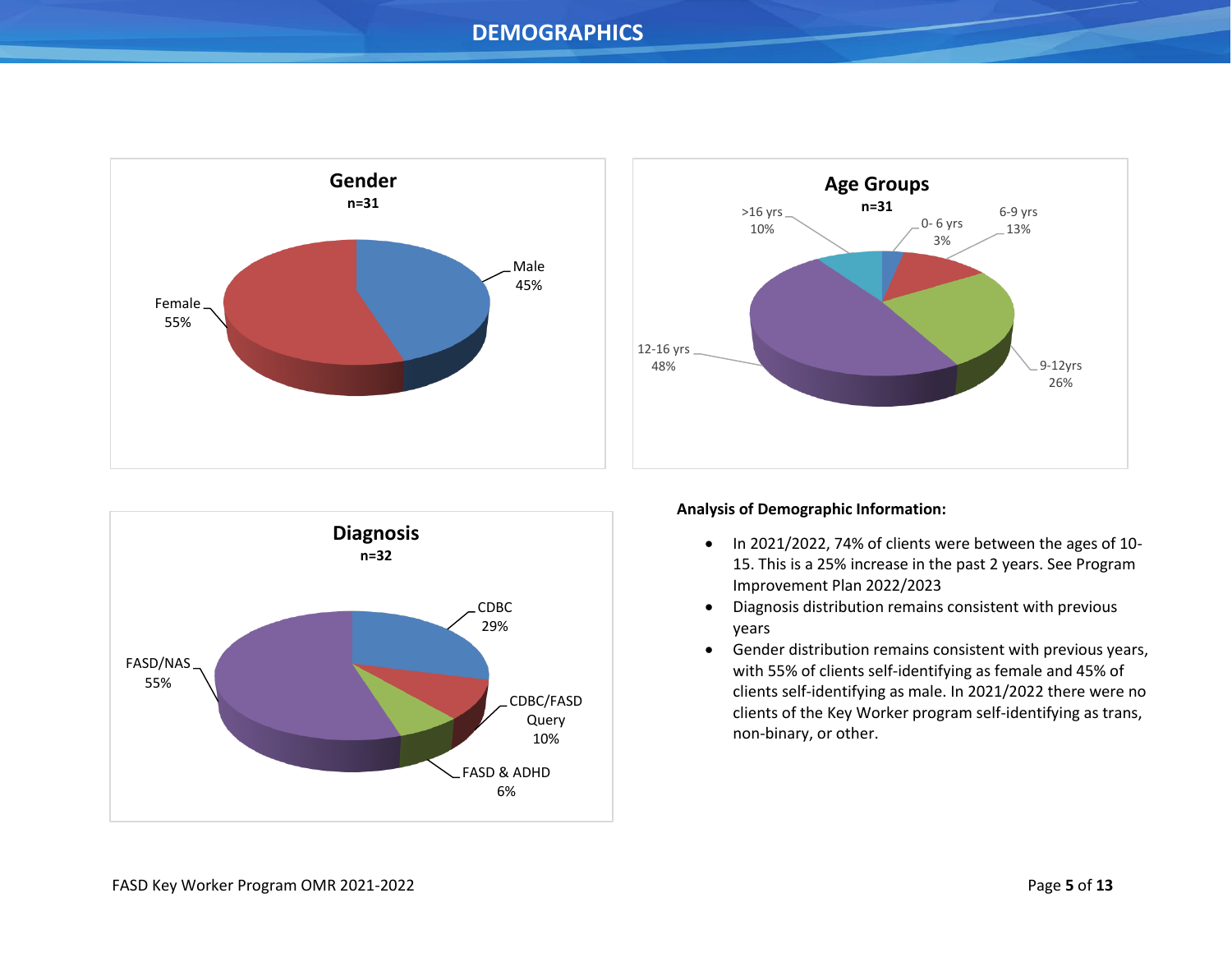<span id="page-5-0"></span>

| <b>Area for Improvement</b>                                             | <b>Action Plan</b>                                                                                                                                                                                                                                        | <b>Results</b>                                                                                                                                                                                                                                                                                                                       |
|-------------------------------------------------------------------------|-----------------------------------------------------------------------------------------------------------------------------------------------------------------------------------------------------------------------------------------------------------|--------------------------------------------------------------------------------------------------------------------------------------------------------------------------------------------------------------------------------------------------------------------------------------------------------------------------------------|
| Internal Processes: Strengthen external<br>partnerships                 | Target: Identify ways to receive and implement<br>continuous feedback from community partners<br>throughout the year as education and training are<br>provided, for example, use sessional evaluations for<br>more robust continuous input (March, 2022). | Achieved and ongoing: Held 3 Key Worker Advisory<br>Committee Meetings in 2021/2022, involving<br>MCFD, School Board, and parents.<br>Formal community partner survey to take place in<br>2022/2023.                                                                                                                                 |
| Internal Processes: Increase collaboration<br>between teams             | Target: Collaborate with other programs to develop<br>a youth to adulthood transition group and resource<br>guide (March, 2022).                                                                                                                          | <b>Completed:</b> This project was completed without<br>direct involvement from the Key Worker Program.<br>Stepping Stones partnered with CBIPCY and Adult<br>Services to develop a workshop to offer to youth<br>aged 17-19. The workshop resources remain<br>available for the future to offer to other youth from<br>any program. |
| <b>Internal Processes: Continuous</b><br>improvement of current systems | Target: Collaborate with the Innovation,<br>Transformation and Quality team to evaluate and<br>re-assess data collection strategies (June, 2021).                                                                                                         | Achieved and ongoing: Implemented twice annual<br>Centre-wide family survey in 2021/2022.<br>Will implement Key Worker specific supplementary<br>questions in 2022/2023.                                                                                                                                                             |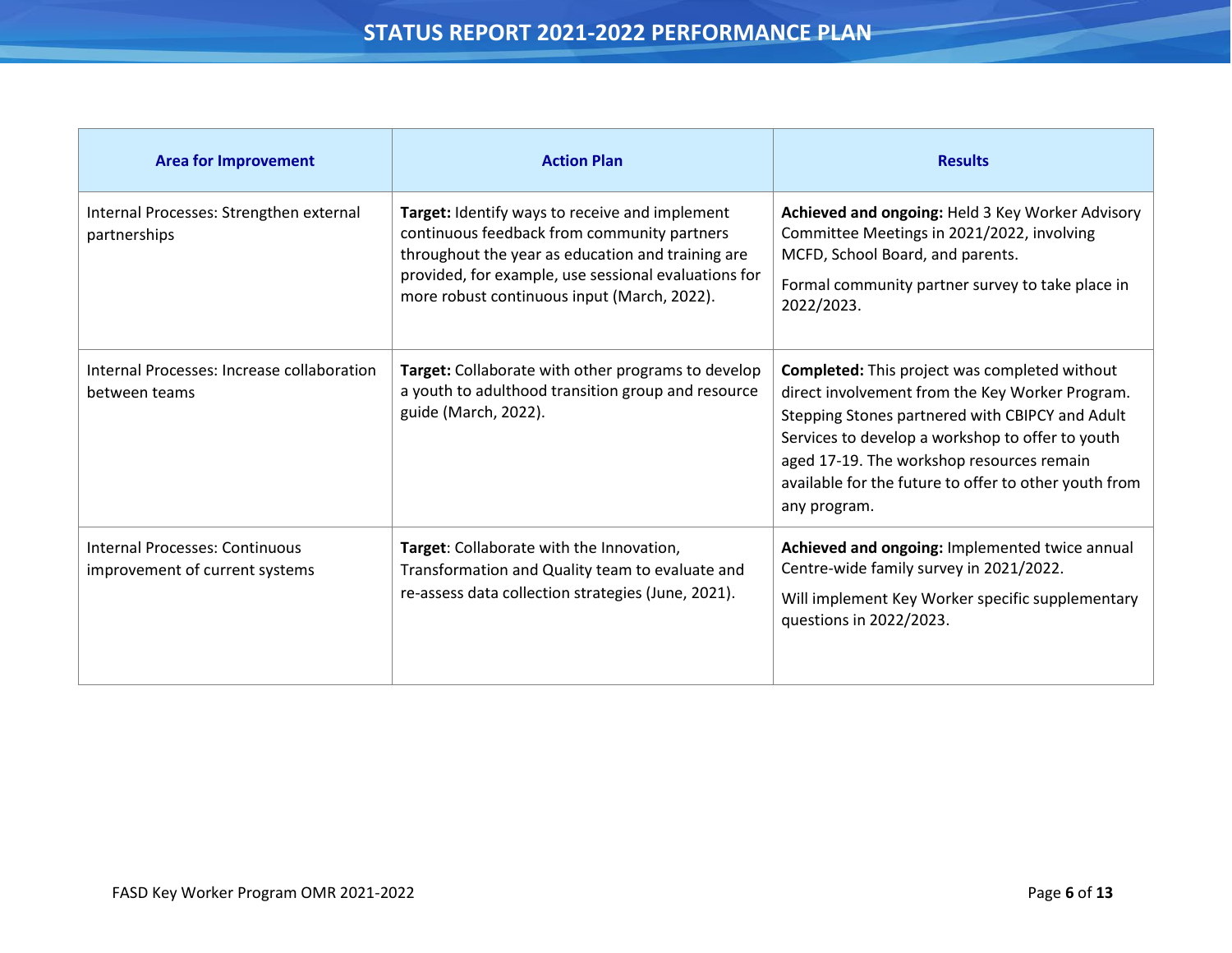| <b>Area for Improvement</b>         | <b>Action Plan</b>                                                                                                                                                                                                                                                                                                                                                                                                                                                                                                                                                                                                                                                                                                                                                                                       | <b>Results</b>                                                                                                                                                                                                                                                                                                                                                                                                                                                                                                                                                                                                                                                                                                                                                                                                                                                                             |
|-------------------------------------|----------------------------------------------------------------------------------------------------------------------------------------------------------------------------------------------------------------------------------------------------------------------------------------------------------------------------------------------------------------------------------------------------------------------------------------------------------------------------------------------------------------------------------------------------------------------------------------------------------------------------------------------------------------------------------------------------------------------------------------------------------------------------------------------------------|--------------------------------------------------------------------------------------------------------------------------------------------------------------------------------------------------------------------------------------------------------------------------------------------------------------------------------------------------------------------------------------------------------------------------------------------------------------------------------------------------------------------------------------------------------------------------------------------------------------------------------------------------------------------------------------------------------------------------------------------------------------------------------------------------------------------------------------------------------------------------------------------|
| Innovate: Enhance use of technology | Target: Participate in platform development<br>meetings.<br>Shift all documentation, statistics, and reporting to<br>Salesforce platform.<br>• Reduce paper-based process costs by 80%<br>• Reduce the number of external tracking<br>documents from internal processes and ensure<br>Salesforce can track all required data in one<br>system<br>• All documents will be available in a client's<br>preferred language and made accessible through<br>a client portal, if the family prefers a virtual<br>option<br>Reports for families will be easier to complete<br>$\bullet$<br>and the program will see a reduction of 50% in<br>administrative steps required to complete<br>reports (i.e. Conga).<br>Provide parent education on use of Salesforce and<br>how to view child's goals and progress. | <b>Achieved and ongoing:</b><br>Program procedure of physical file creation of<br>new clients was sunsetted April 1, 2021.<br>One program referral and two consents forms<br>$\bullet$<br>sunsetted in October 2021. Four printed forms<br>for Consents in groups and photo (optional),<br>Intake and Service still in current use.<br>Two Excel spreadsheets currently maintained<br>$\bullet$<br>(client master and MCFD/CRSP) and used<br>occasionally as a verification tool to monitor data<br>and record accuracy on Salesforce and<br>SharePoint. Overall reduction of 5 internal<br>tracking spreadsheets to 2.<br>Salesforce consents have language options.<br>$\bullet$<br>Client portal available in May, not yet offered to<br>families.<br>Partial use of Conga forms with populating client<br>demographics (privacy risk reduction) with<br>template developments ongoing. |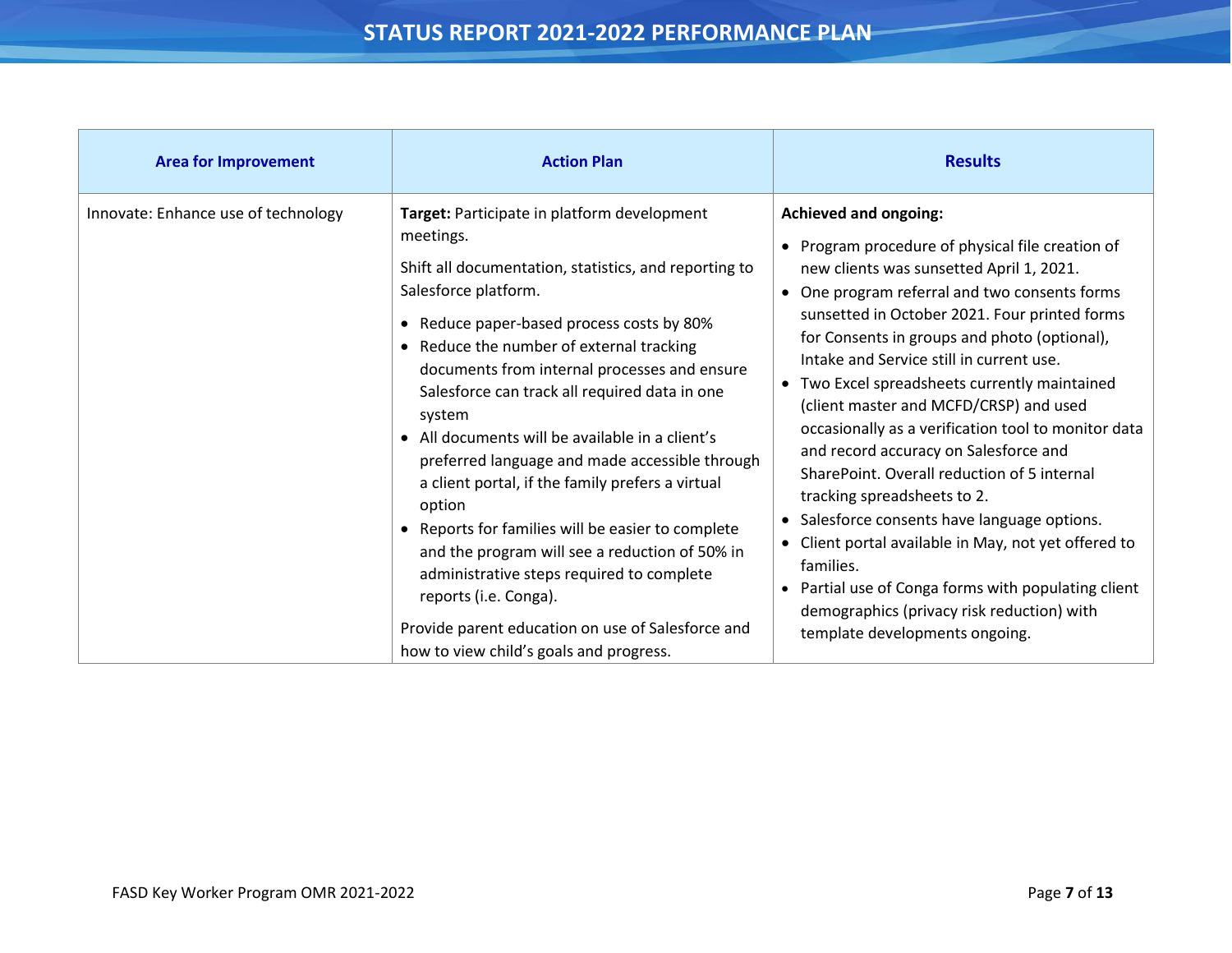### <span id="page-7-0"></span>**SERVICE ACCESS**

**Analysis:** Services were offered primarily through virtual and phone platforms due to Covid-19 pandemic restrictions, as well as outside in the community when possible. In 2021/2022, three more families indicated that they were able to access services virtually than in the previous year. Key Worker client families received individualized service based on family needs and preferences.

Parents and caregivers were invited to participate in parent networking, education groups, and mindfulness groups. These groups were offered virtually. Although 100% of families responding to the survey reported that it was quick and easy for them to access services, we have heard from parents that they would like the parent networking groups to be offered at later times to make it easier for working parents to join.

Children and youth in the program had the opportunity to participate in in-person "Kids' Groups" in the summer. In Summer 2021, 8 Key Worker clients participated in a summer-camp style group that focused on social-emotional learning and development.

"*Would it be possible to consider starting later? like 5:30 or 6:00 pm Now it feels too early and a bit rushed after work. Thanks for considering it." – 2021/2022 BCCFA Client Experience Survey*

| <b>Objective/Outcome</b>                              | <b>Performance Indicator</b><br>% of respondents who          | <b>Target</b> |                   | <b>Measure</b>  |                | <b>Achieved Outcome</b> |  |  |
|-------------------------------------------------------|---------------------------------------------------------------|---------------|-------------------|-----------------|----------------|-------------------------|--|--|
|                                                       | agree or strongly agree to                                    |               | <b>Applied To</b> | 2021-2022       | 2020-2021      | 2019-2020               |  |  |
|                                                       | It was quick and easy for me/us                               | 90%           |                   | 100%            | 75%            | $92%$ *                 |  |  |
|                                                       | to access services                                            |               |                   | (12/12)         | (9/12)         | (117/127)               |  |  |
| Families and children can readily<br>access services. | We were able to receive services<br>in our preferred language |               | All clients       | 100%<br>(11/11) | 83%<br>(10/12) | n/a                     |  |  |
|                                                       | We were able to access virtual<br>services.                   |               |                   | 22%<br>(11/12)  | 72%<br>(8/11)  | n/a                     |  |  |

Notes about the data:

<span id="page-7-1"></span>\*In 2019/2020, data was compiled from numerous survey sources including post-session feedback surveys, post-group feedback surveys, and a BCCFA client satisfaction survey. Data for 2020/2021 and 2021/2022 has come from one annual Family Survey.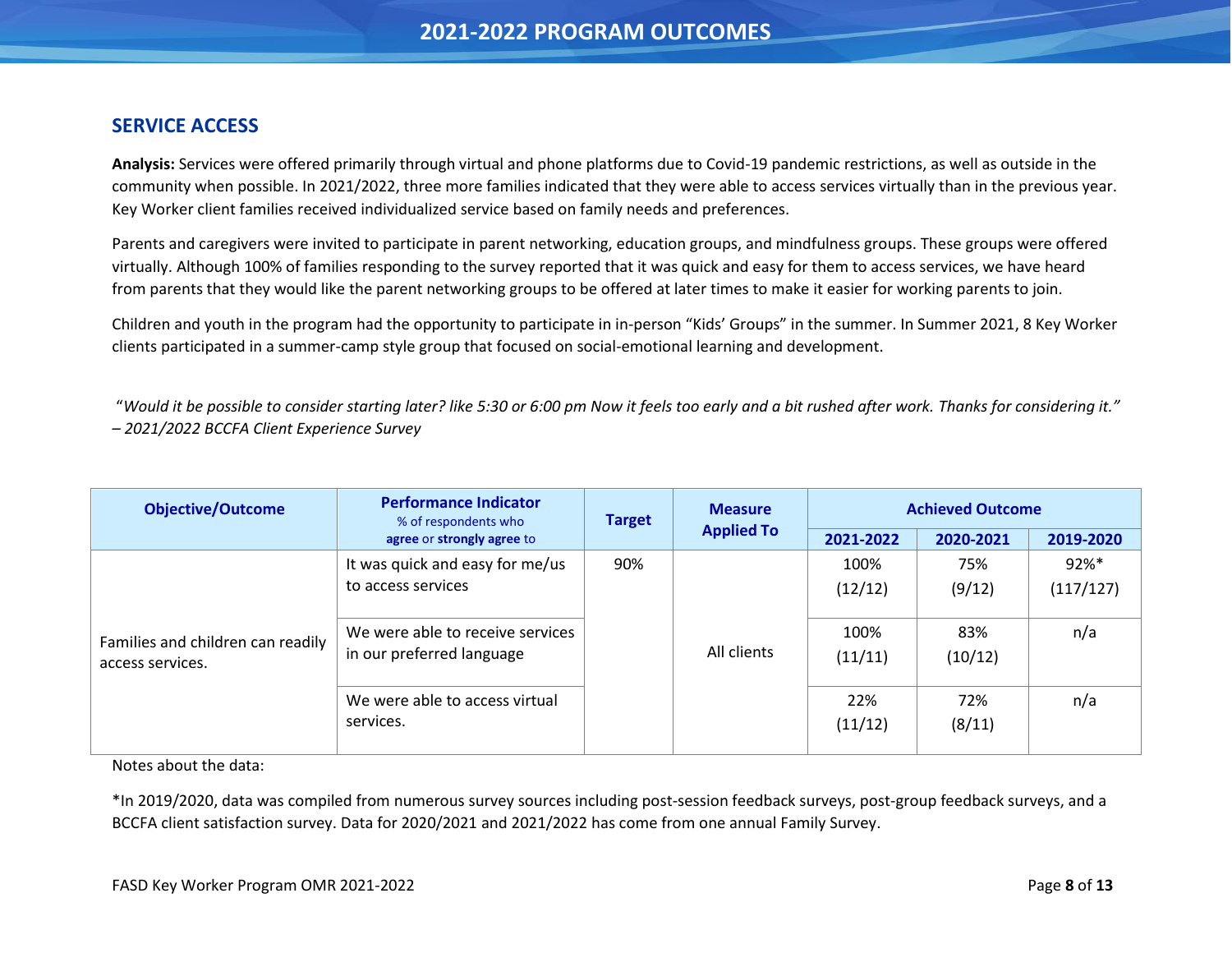## **RESOURCES USED TO ACHIEVE RESULTS FOR THE PERSONS SERVED (EFFICIENCY)**

**Analysis:** For the past 3 years the Key Worker program chose to measure Efficiency by coordinating and cost-sharing with other BCCFA programs to run groups. Due to the impacts of the Covid-19 pandemic to safely hold groups this year, all groups were cost-shared to allow as many opportunities for groups to be held as possible. This sharing of resources has proved to be highly efficient and we will continue with this practice.

Key Worker families have provided feedback to say that they really value the group options specifically tailored to children and youth. Key Worker clients made up the highest proportion of kids' groups participants in 2021/2022, and parents regularly request more frequent groups.

*"More online groups!!! - Parent feedback, group evaluations*

| <b>Objective/Outcome</b><br><b>Performance Indicator</b>                                                 | <b>Measure</b>                                                                        |               | <b>Achieved Outcome</b> |                 |                 |                |
|----------------------------------------------------------------------------------------------------------|---------------------------------------------------------------------------------------|---------------|-------------------------|-----------------|-----------------|----------------|
|                                                                                                          | 2021-2022                                                                             | <b>Target</b> | <b>Applied To</b>       | 2021-2022       | 2020-2021       | 2019-2020      |
| Whenever possible the program<br>cost-shares overheads and<br>partners with other community<br>programs. | Of the groups provided, the<br>number of cost-sharing<br>opportunities are maximized. | 80%           | All groups              | 100%<br>(40/40) | 100%<br>(41/41) | 76%<br>(31/41) |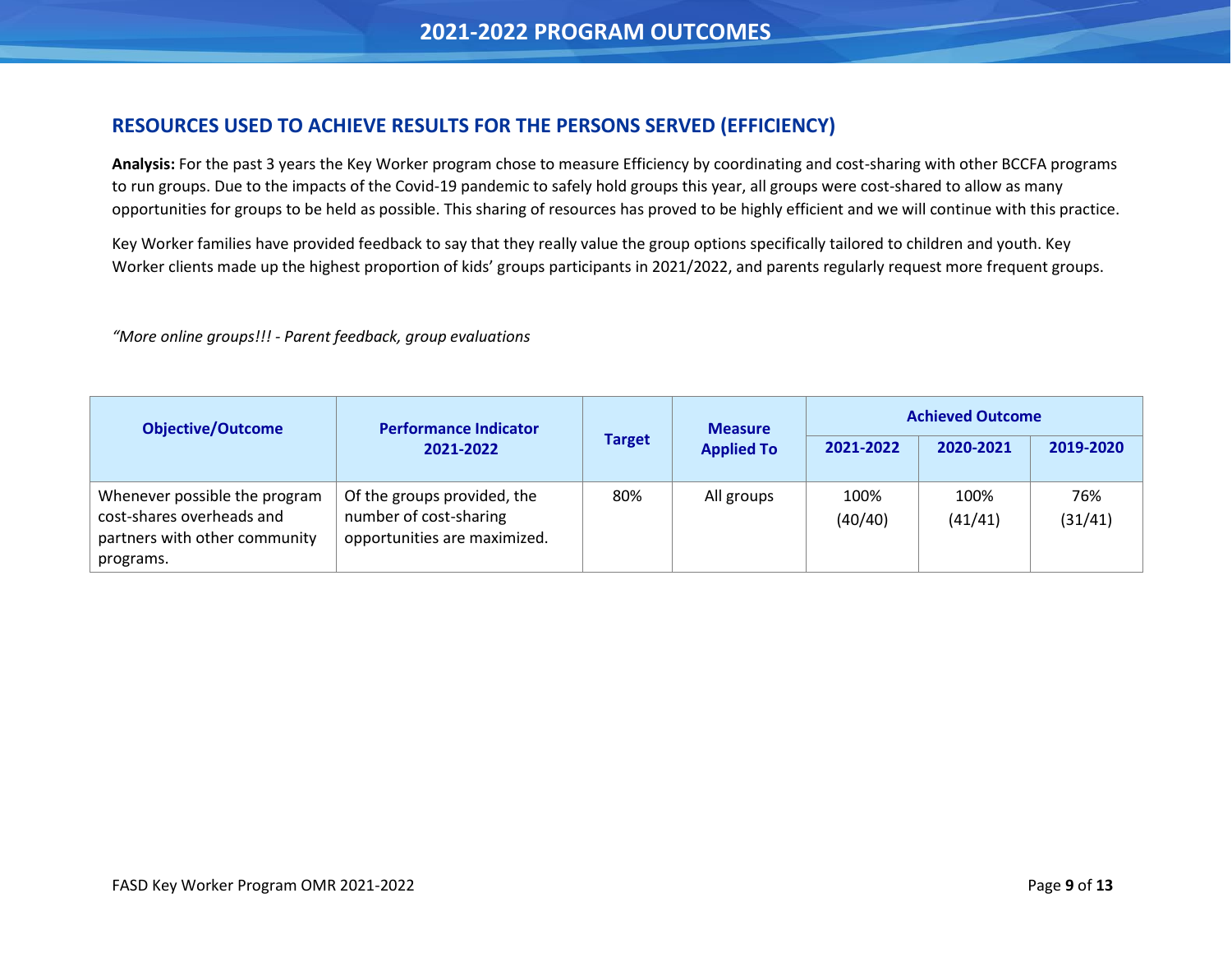## <span id="page-9-0"></span>**RESULTS ACHIEVED FOR THE PERSONS SERVED (EFFECTIVENESS)**

**Analysis:** The Key Worker program experienced several staff transitions in 2021/2022, and unfortunately experienced a two-month service gap as a result. Despite these challenges and breaks in services, we are pleased to report that 100% of families responding to the survey reported making progress towards their goals within the Key Worker program.

*"Just being with other parents and hearing their experiences and thoughts is so great for me. The facilitators were excellent." – 2021/2022 BCCFA Client Experience Survey*

<span id="page-9-1"></span>

| <b>Objective/Outcome</b>                                                                         | <b>Performance Indicator</b><br>% of respondents who                           |     | <b>Measure</b><br><b>Target</b> |                 | <b>Achieved Outcome</b> |                |
|--------------------------------------------------------------------------------------------------|--------------------------------------------------------------------------------|-----|---------------------------------|-----------------|-------------------------|----------------|
|                                                                                                  | agree or strongly agree to                                                     |     | <b>Applied To</b>               | 2021-2022       | 2020-2021               | 2019-2020      |
| By participating in the Key<br>Worker program, children meet<br>or exceed their individual goals | We have made progress toward<br>our goals                                      | 95% |                                 | 100%<br>(12/12) | 100%<br>(11/11)         | N/A            |
| Parents/Guardians are always<br>involved in determining their<br>child's goals and strategies    | We were involved in developing<br>our goals, strategies and/or<br>service plan | 95% | All clients                     | 92%<br>(11/12)  | 100%<br>(12/12)         | 91%<br>(21/23) |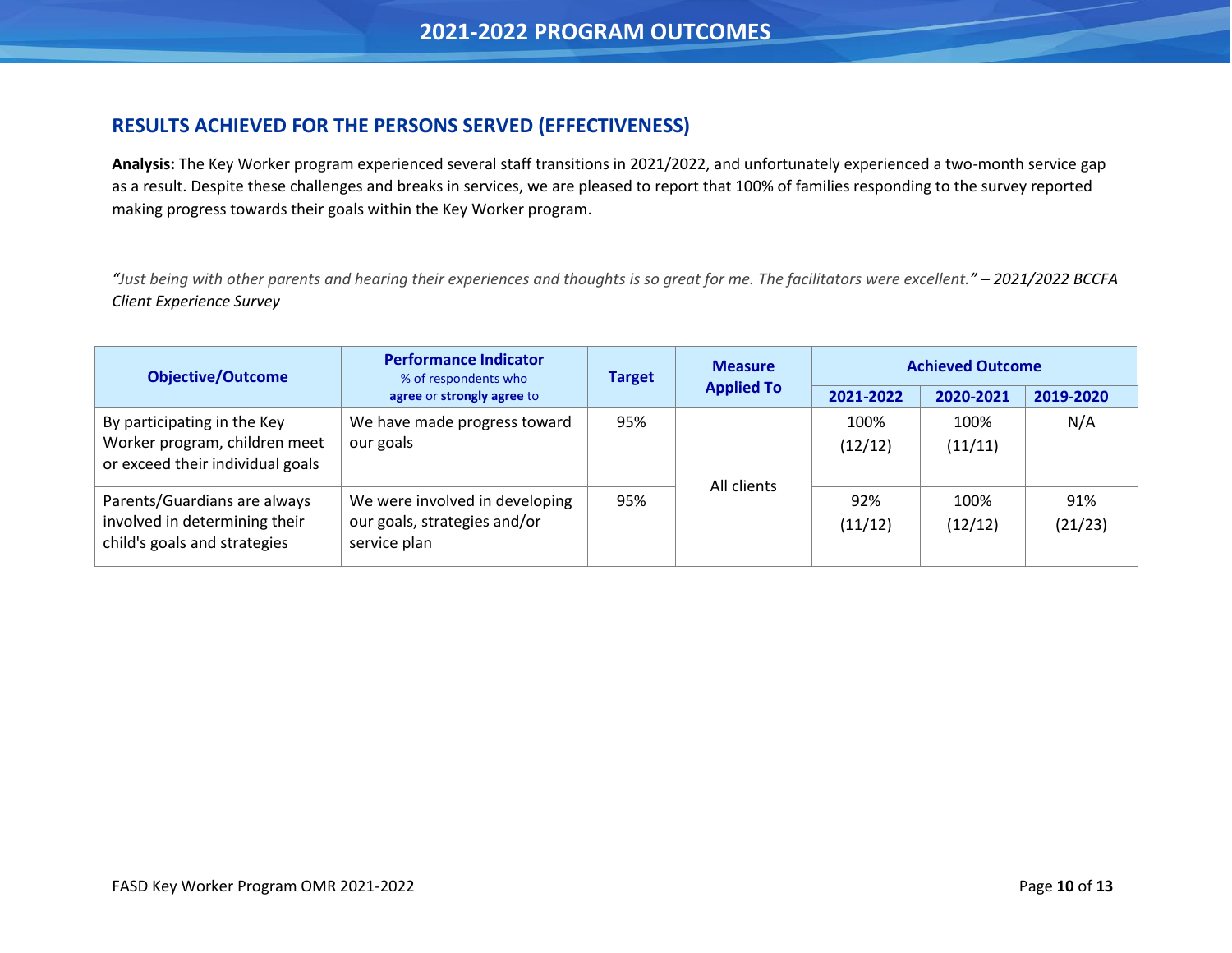## **EXPERIENCE OF SERVICES RECEIVED AND OTHER FEEDBACK – PERSONS SERVED**

**Analysis:** As reported above, the Key Worker program experienced a few staff transitions during the 2021/2022 fiscal year. This may be a contributing factor to the fact that not all families agree with the statements "we have a clear understanding of the supports and services available from the BCCFA" and "services from the BCCFA have made a positive difference in our lives." At the time the March 2022 survey was distributed to clients, the Key Worker program was experiencing a gap in staffing. Our new Key Worker started on April 11, 2022 and will be making regular contact with each Key Worker client family to make sure supports and services are clear to families.

*"Thank you for this group, it is so great to have a space to learn and discuss with other parents. I appreciate this group so much and all the work that a Margot and Michelle put into it. Thank you!!" - 2021/2022 BCCFA Client Experience Survey*

| <b>Objective/Outcome</b>                                                                               | <b>Performance Indicator</b><br>% of respondents who                                                        | <b>Target</b> |                   | <b>Measure</b>  |                 | <b>Achieved Outcome</b> |  |
|--------------------------------------------------------------------------------------------------------|-------------------------------------------------------------------------------------------------------------|---------------|-------------------|-----------------|-----------------|-------------------------|--|
|                                                                                                        | agree or strongly agree to                                                                                  |               | <b>Applied To</b> | 2021-2022       | 2020-2021       | 2019-2020               |  |
| The Key Worker program<br>provides clear and<br>understandable information to<br>all parents/guardians | We have a clear understanding<br>of the supports and services<br>available from the BCCFA                   | 95%           |                   | 83%<br>(10/12)  | 100%<br>(12/12) | N/A                     |  |
| BCCFA programs make a positive<br>difference in clients' lives                                         | Services from the BCCFA have<br>made a positive difference in our<br>lives                                  | 100%          | All clients       | 92%<br>(11/12)  | 100%<br>(12/12) | N/A                     |  |
| Parents/Guardians are always<br>treated with respect and<br>courtesy                                   | We were treated with respect<br>and courtesy during our time<br>receiving services from the<br><b>BCCFA</b> | 100%          |                   | 100%<br>(12/12) | 100%<br>(12/12) | N/A                     |  |
| Each BCCFA program provides<br>exceptional quality of service                                          | We are satisfied with the quality<br>of services we've received from<br>the BCCFA                           | 90%           |                   | 100%<br>(12/12) | 92%<br>(11/12)  | 100%<br>(5/5)           |  |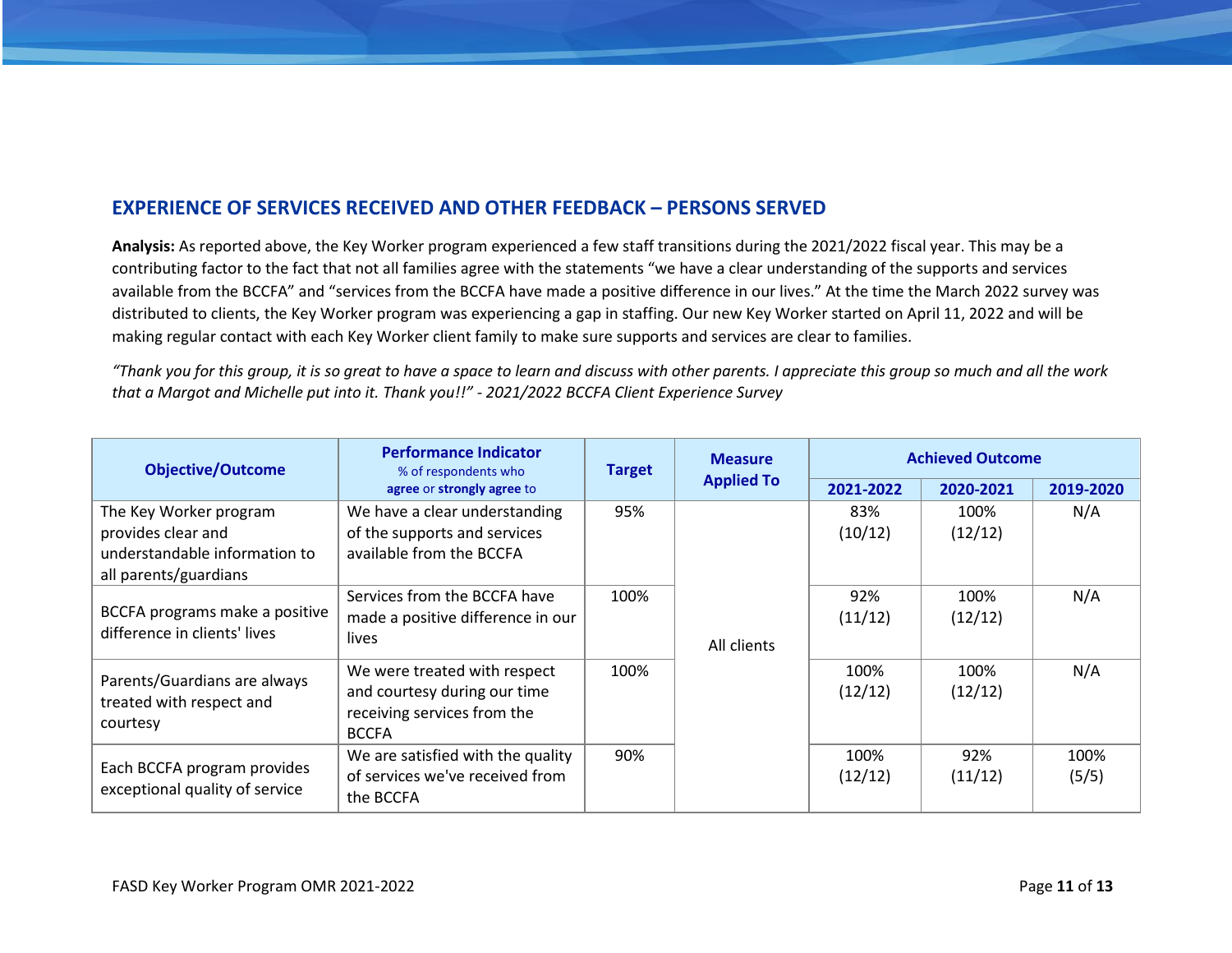## **EXPERIENCE OF SERVICES RECEIVED AND OTHER FEEDBACK – STAKEHOLDERS**

**Analysis:** The Key Worker program has a community advisory committee that includes Key Worker program staff, MCFD and CYNS representatives, Burnaby School District staff, Supported Child Development consultants, and parents of current or former clients of the program. The Key Worker Advisory Committee continued to meet throughout the year, holding virtual meetings in May, October, and February. This group is consulted regularly and offers feedback and recommendations on programming and services.

During the BCCFA CARF Accreditation process in March 2021, a member of this committee was consulted by the surveyor and provided feedback to them about the effectiveness and efficiency of the Key Worker Program. We are pleased to report that there were no recommendations.

Community partners are essential to the success of this program, and our 2022/2023 Performance Improvement Plan will include a goal of including our Key Worker community partners in the annual survey.